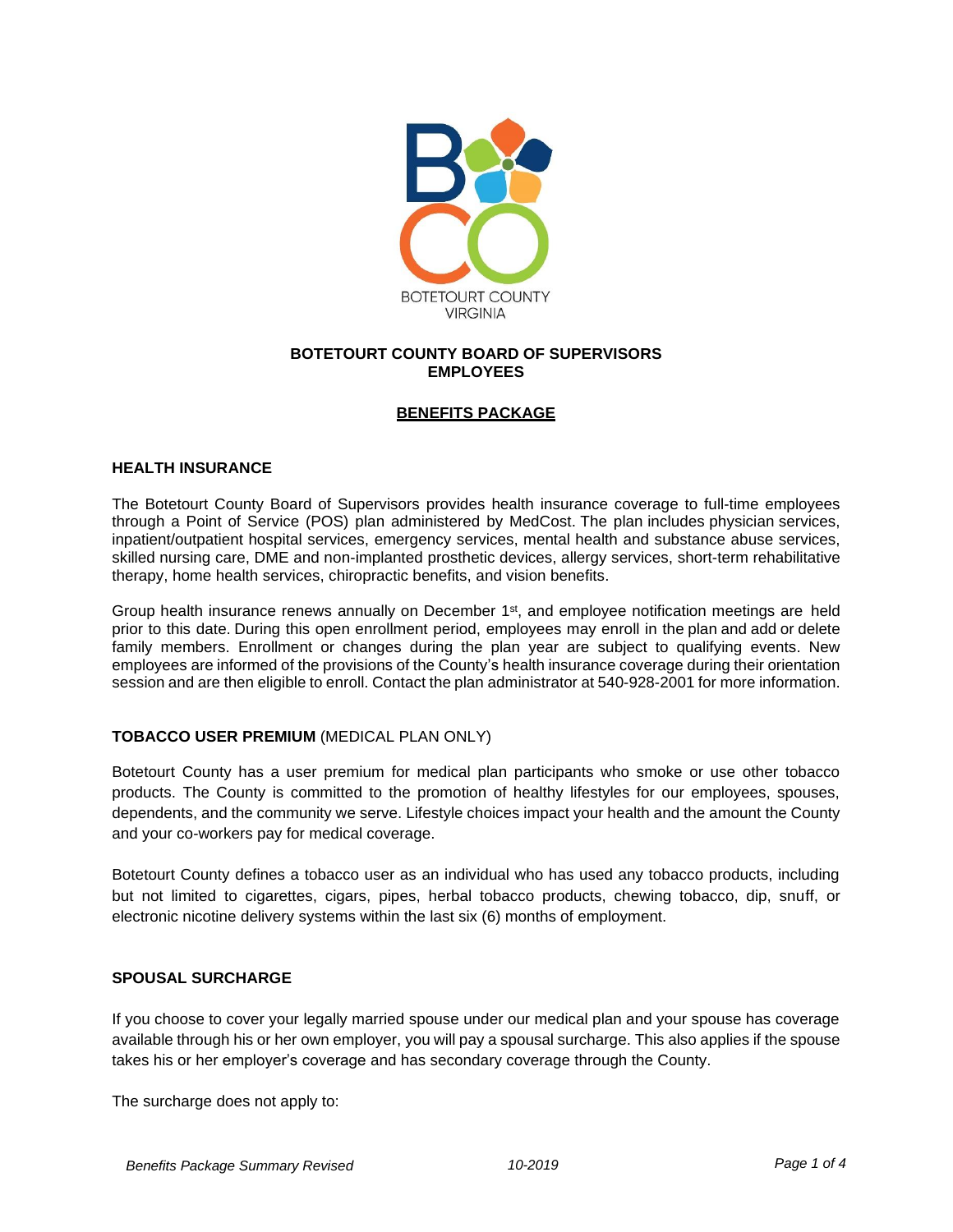- A spouse without an employer
- A spouse whose employer does not offer coverage
- A spouse who works for your employer (Sheriff & Sheriff, Social Services & Social Services, Board of Supervisors & Board of Supervisors, etc.)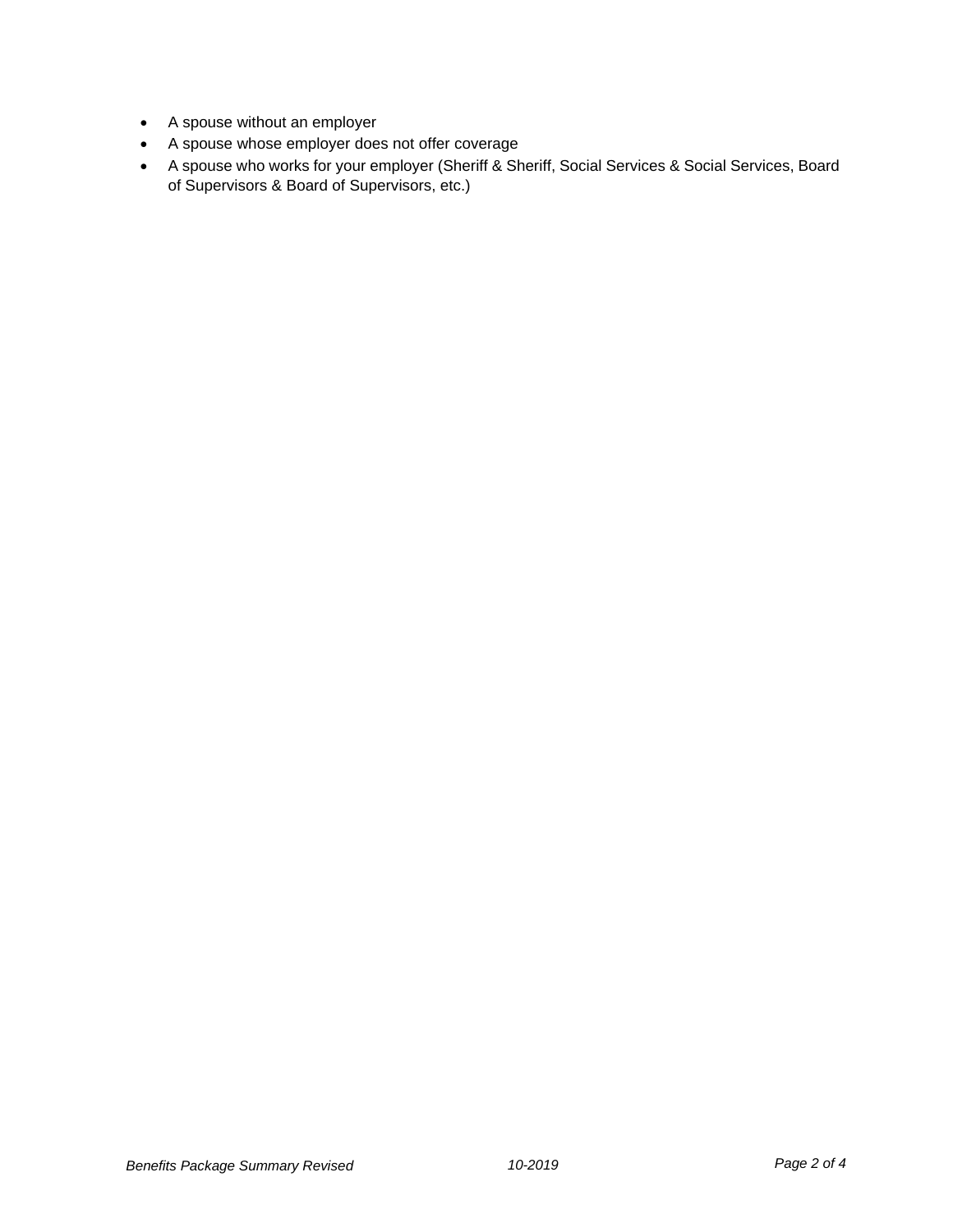# **HEALTH INSURANCE PREMIUMS**

The County contributes toward the cost of all levels of insurance coverage. The employee is responsible for a portion employee only coverage and of any dependent coverage.

|                                | <b>Group Medical and Prescription Drug Insurance Premiums</b> |                        |             |                     |                |              |              |
|--------------------------------|---------------------------------------------------------------|------------------------|-------------|---------------------|----------------|--------------|--------------|
|                                |                                                               | <b>Active Employee</b> |             |                     |                |              | <b>COBRA</b> |
| <b><i>MEDCOST</i></b>          | Total                                                         | Employer<br>Portion    | Non-Tobacco |                     | <b>Tobacco</b> |              |              |
|                                | Premium                                                       |                        |             | <b>With Spousal</b> |                | With Spousal |              |
|                                |                                                               |                        | Surcharge   |                     | Surcharge      |              |              |
| <b>Employee Only</b>           | 813.34                                                        | 718.34                 | 95.00       |                     | 142.50         |              | 829.61       |
| <b>Employee &amp; Spouse</b>   | 1,789.39                                                      | 1,467.39               | 322.00      | 622.00              | 483.00         | 783.00       | 1,825.18     |
| <b>Employee &amp; Child</b>    | 1,464.04                                                      | 1,267.04               | 197.00      |                     | 295.50         |              | 1,493.32     |
| <b>Employee &amp; Children</b> | 1,464.04                                                      | 1,197.04               | 267.00      |                     | 400.50         |              | 1,493.32     |
| <b>Employee &amp; Family</b>   | 2,277.42                                                      | 1,857.42               | 420.00      | 720.00              | 630.00         | 930.00       | 2,322.97     |

Current monthly premiums for health insurance coverage are as follows:

### **KROGER PRESCRIPTION PLAN**

All covered participants enrolled in the POS plan will have prescription drug coverage through Kroger Prescription Plans**.** This card can be used at most pharmacies nationwide and is not limited to Kroger.

The current co-payment schedule is as follows:

| Tier 1: Generic Drugs:              | 10% of cost or \$7.50 minimum  |
|-------------------------------------|--------------------------------|
| Tier 2: Formulary Brand Name Drugs: | 30% of cost or \$20.00 minimum |
| Tier 3: Non-Form Brand Name Drugs:  | 40% of cost or \$35.00 minimum |

This plan offers a retail maintenance program for medications taken on a regular basis to be purchased in 90 day quantities with reduced copayments.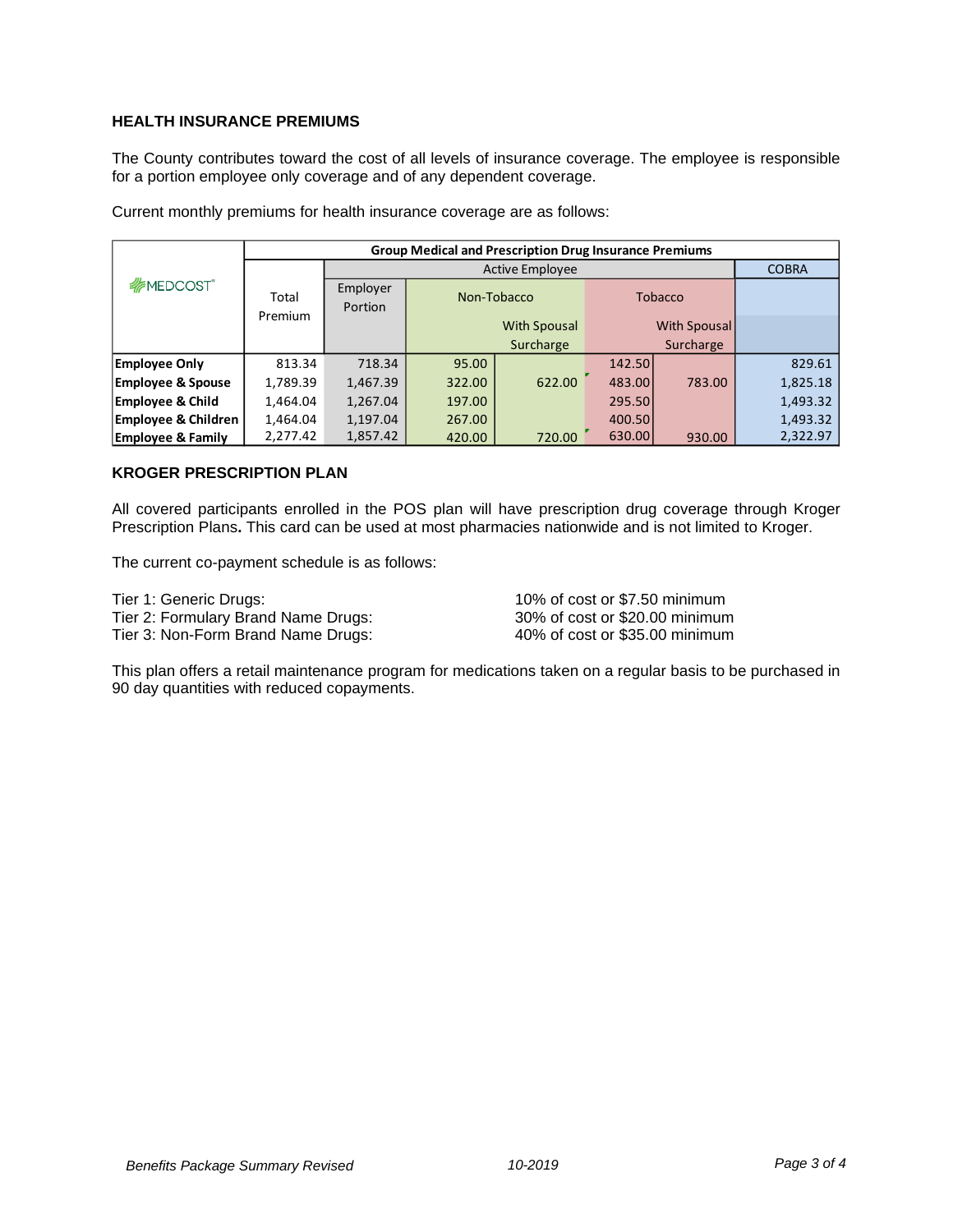## **DENTAL INSURANCE**

The County provides dental coverage to full-time County employees through a plan administered by Delta Dental. The plan includes 100% coverage for preventative and diagnostic services, 80% for restorative, endodontic, periodontal, oral surgery services, and 50% coverage for crown and prosthodontic services. Coverage levels are based on reasonable and customary charges. Calendar year maximum is \$1000 per covered person.

The County pays the entire cost of employee-only dental insurance. The employee must pay a portion of any dependent coverage.

|                              | <b>Active Employee</b> |         |          |  |
|------------------------------|------------------------|---------|----------|--|
|                              | Employer<br>Total      |         | Employee |  |
|                              | Premium                | Portion | Portion  |  |
| <b>Employee Only</b>         | 32.01                  | 32.01   | 0.00     |  |
| <b>Employee &amp; One</b>    | 63.96                  | 47.13   | 16.83    |  |
| <b>Employee &amp; Family</b> | 93.70                  | 57.42   | 36.28    |  |

Current monthly premiums for dental coverage are:

## **VISION INSURANCE**

The County provides vision coverage to full time county employees through a plan administered by EyeMed. The County pays the entire cost of employee-only vision insurance. The employee must pay a portion of any dependent coverage.

Current monthly premiums for vision coverage are:

|                                | <b>Active Employee</b> |                     |                     |  |
|--------------------------------|------------------------|---------------------|---------------------|--|
|                                | Total<br>Premium       | Employer<br>Portion | Employee<br>Portion |  |
| <b>Employee Only</b>           | 6.16                   | 6.16                |                     |  |
| <b>Employee &amp; Spouse</b>   | 11.69                  | 6.16                | 5.53                |  |
| <b>Employee &amp; Child</b>    | 12.31                  | 6.16                | 6.15                |  |
| <b>Employee &amp; Children</b> | 12.31                  | 6.16                | 6.15                |  |
| <b>Employee &amp; Family</b>   | 18.1                   | 6.16                | 11.94               |  |

|                      | <b>Active Employee</b>        |         |         |  |
|----------------------|-------------------------------|---------|---------|--|
|                      | Employer<br>Employee<br>Total |         |         |  |
|                      | Premium                       | Portion | Portion |  |
| <b>Employee Only</b> | 6.16                          | 6.16    |         |  |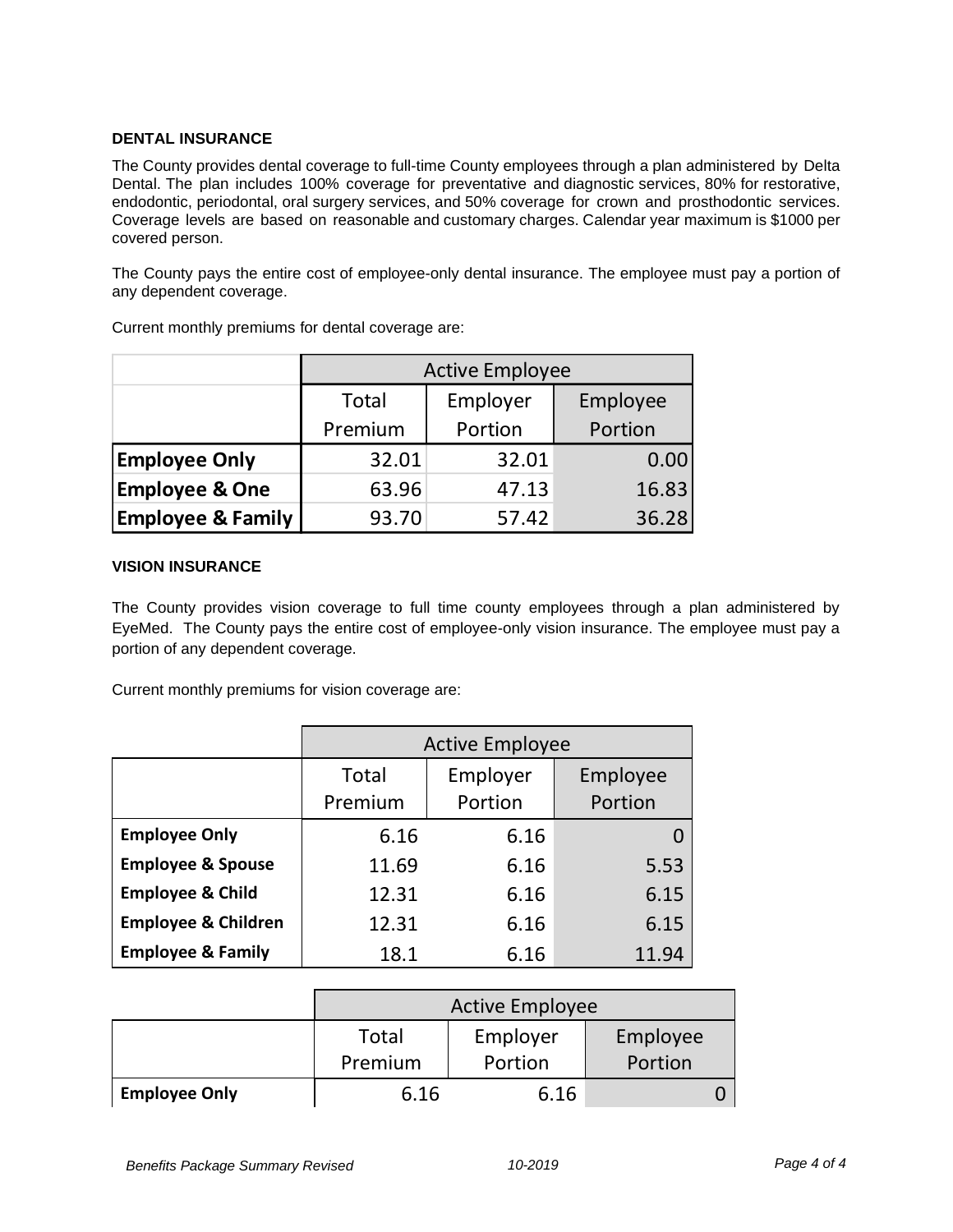| <b>Employee &amp; Spouse</b>   | 11.69 | 6.16 | 5.53 |
|--------------------------------|-------|------|------|
| <b>Employee &amp; Child</b>    | 12.31 | 6.16 | 6.15 |
| <b>Employee &amp; Children</b> | 12.31 | 6.16 | 6.15 |
| <b>Employee &amp; Family</b>   | 18.1  | 6.16 | -94  |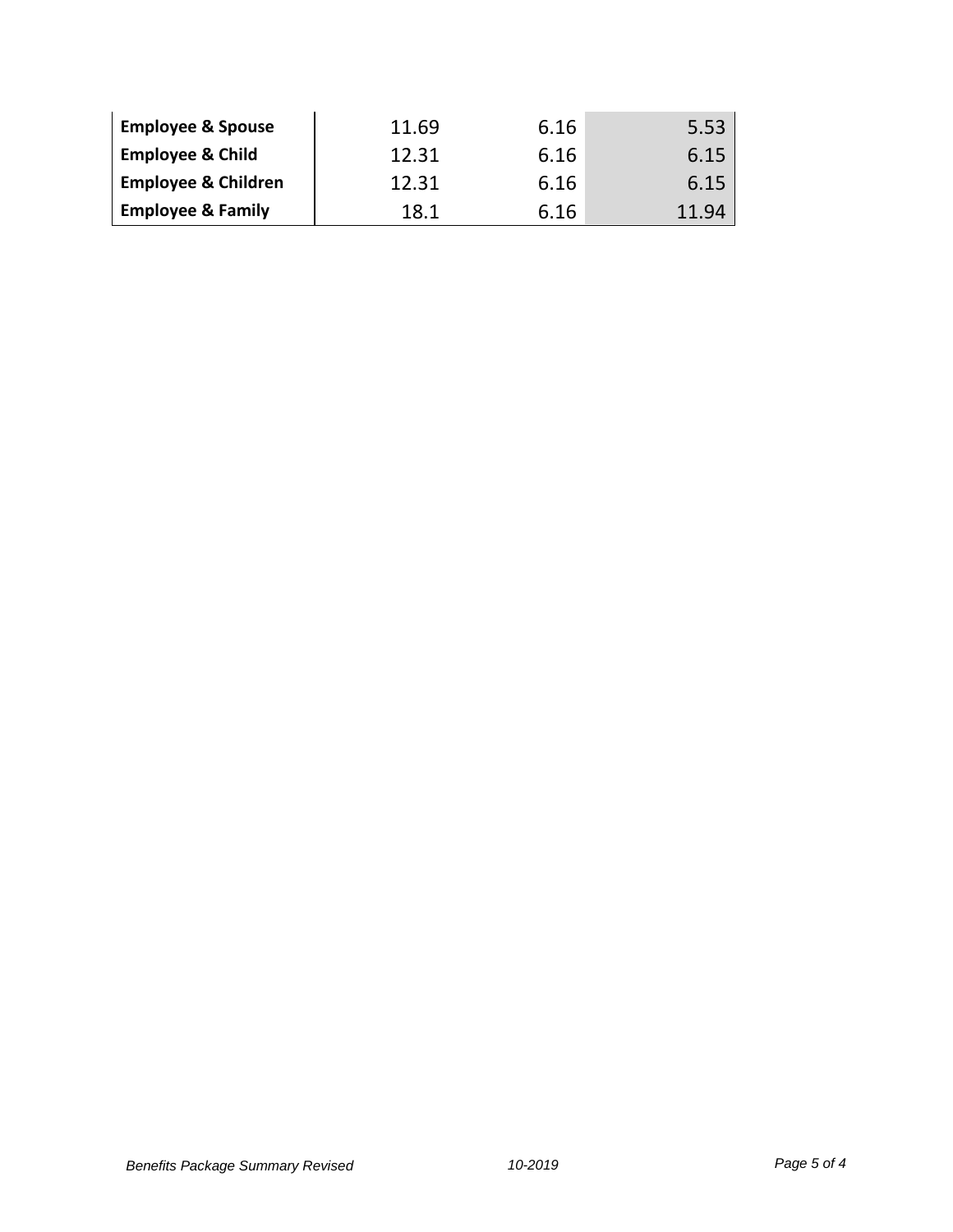### **CAFETERIA 125 PLAN**

The County provides full-time employees the opportunity to set aside part of their salary on a pre-tax basis to pay for certain non-reimbursable expenses. These expenses include eligible dependent care and medical costs. The employee's share of the insurance premium(s) under the County-sponsored health care plan(s) may also be designated on a pre-tax basis. Enrollment in the plan is limited to initial employment, qualifying events, or yearly open enrollment. Termination of the plan is limited to employment termination, qualifying events, or yearly open enrollment. Specific details governing the plan are outlined in the County's Provision of the Revenue Act of 1978 handout.

#### **WELLNESS PROGRAM**

The County is committed to promoting wellness in the workplace. The County provides health promotion programs, activities, and incentives. These include: negotiated membership discounts with area fitness centers and an incentive for regular use of a fitness facility. Subject to program guidelines, employees can receive \$25/month for documented health facility attendance.

### **RETIREMENT**

The County is a participant in the Virginia Retirement System (VRS). The Commonwealth of Virginia supplements federal social security benefits with provision for retirement due to disability or age. The County makes contributions to VRS on behalf of each full-time employee in addition to a mandatory employee contribution.

#### **DEFERRED COMPENSATION**

The County participates in the Virginia Retirement System's (VRS) 457(b) deferred compensation program. This program allows employees to direct before-tax dollars into investment accounts of their choosing. The County contributes to the Deferred Compensation Plan.

#### **LIFE INSURANCE**

Group life insurance is also provided through the Virginia Retirement System. *The cost of the insurance is paid totally by the County*. The amount of life insurance is twice the employee's annual salary in the event of natural death. In the event of accidental death, the amount of insurance will be twice the natural death benefit. Covered employees are also eligible for Optional Life insurance. This additional coverage must be paid for by the employee.

### **HOLIDAYS**

Botetourt County observes twelve (12) holidays: New Year's, Martin Luther King, Washington-Lincoln, Memorial, Independence, Labor, Columbus, Veterans, Election Day, Thanksgiving, the day after Thanksgiving, and Christmas. Any day declared as a legal holiday by the Board of Supervisors, the Governor of the Commonwealth of Virginia, or the President of the United States shall also be observed as an official holiday.